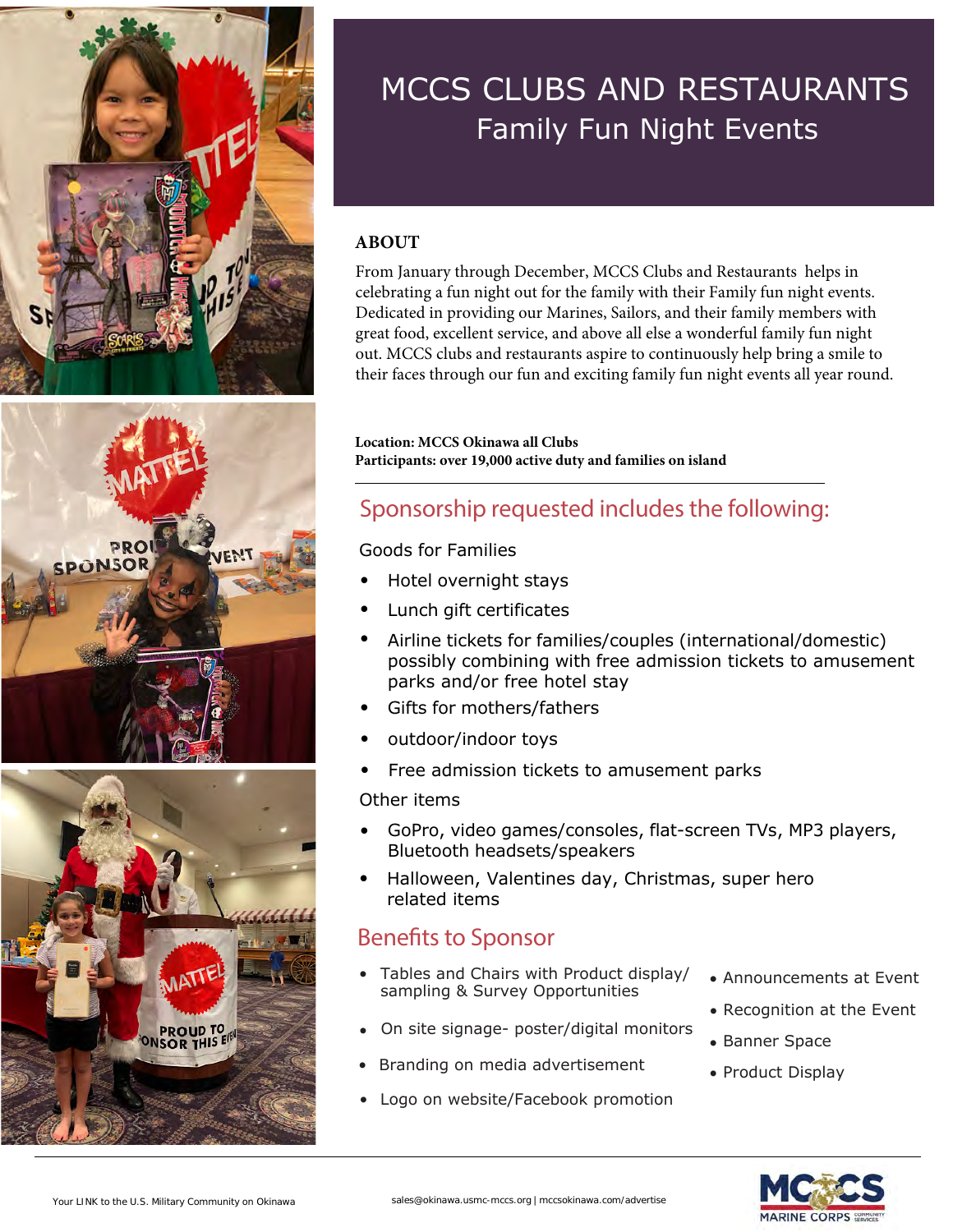#### **MCCS CLUBS AND RESTAURANTS**  Family Fun Night Events



## Winter Wonderland Family Fun Night

MCCS clubs and restaurants brings winter time fun for the family. Providing lots of hot chocolate and delicious food to keep warm through the winter season.

Date: January Location: Surfside | Ocean Breaze | Butler Officers' Club | Tengan Castle Participants: 800

## Valentine's Day Family Fun

MCCS clubs and restaurants helps kick off Valentine's day for the family with lots of fun valentine's activities and special treats.

Date: February Location: Surfside | Ocean Breaze Participants: 180





# Luck of the Irish Family Fun

Fun and exciting family fun night event full of all things green and lucky. Featuring various delicious Irish dishes and Irish themed activities.

Date: April Location: Sufside | Ocean Breaze | Tengan Castle

Participants: 450

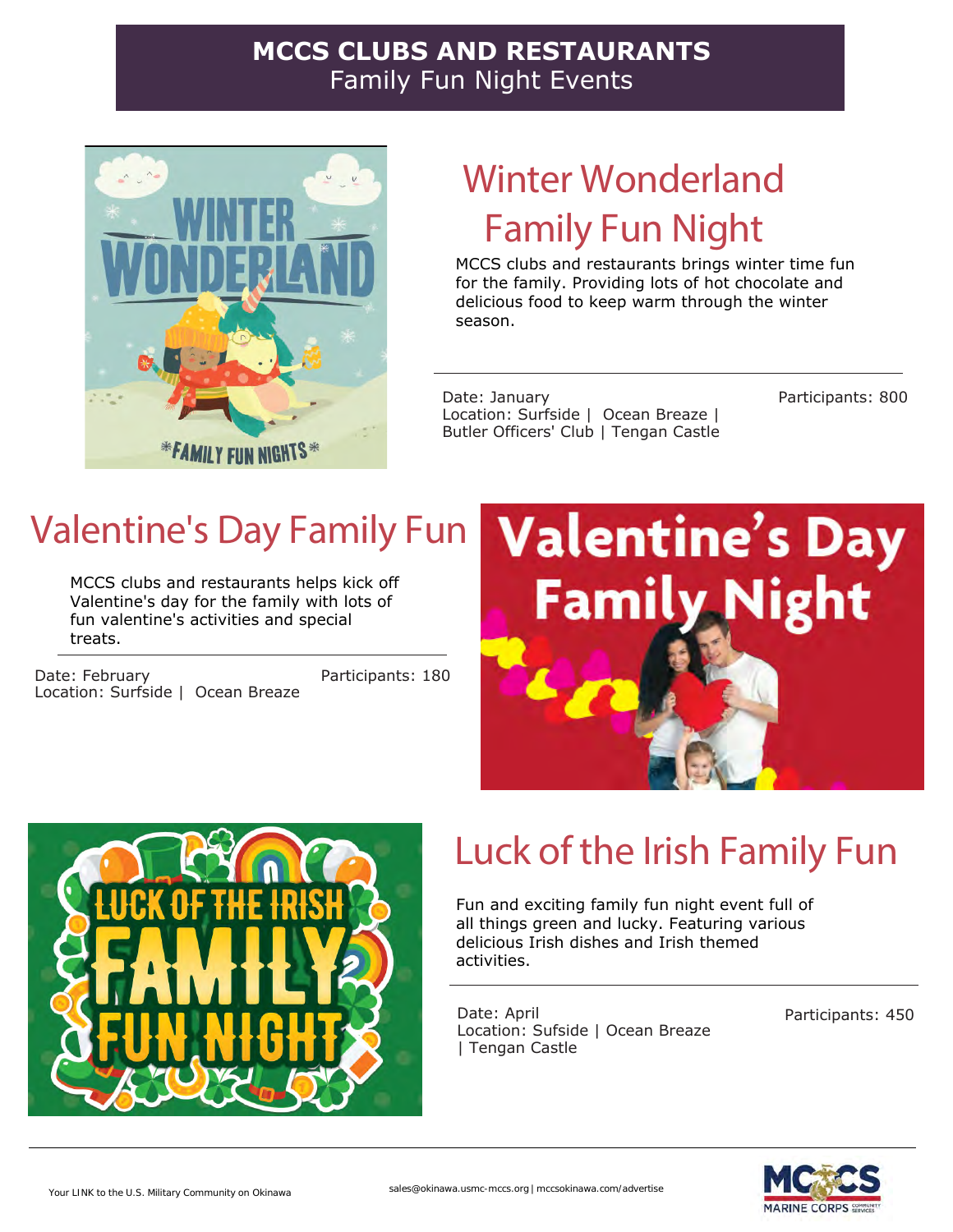#### **MCCS CLUBS AND RESTAURANTS**  Family Fun Night Events

## Easter Family Fun Night

Celebrating Easter with various types of family friendly activities throughout the day, such as egg decorating, easter egg hunts, and pictures with the Easter bunny.

Date: April Location: Sufside | Ocean Breaze | Tengan Castle

Participants: 550





# Super Hero Family Fun

MCCS clubs and restaurants brings a night for the heros. Families bring their little super heros to come and celebrate just how super they are.

Date: May Location: Sufside | Ocean Breaze | Tengan Castle

Participants: 445

### Summer Carnival Family Fun

Bringing fun in the summer for all families. A fun filled day full of yummy food, movies, and carnival games.

Date: July Location: Sufside | Ocean Breaze | Tengan Castle

Participants: 574



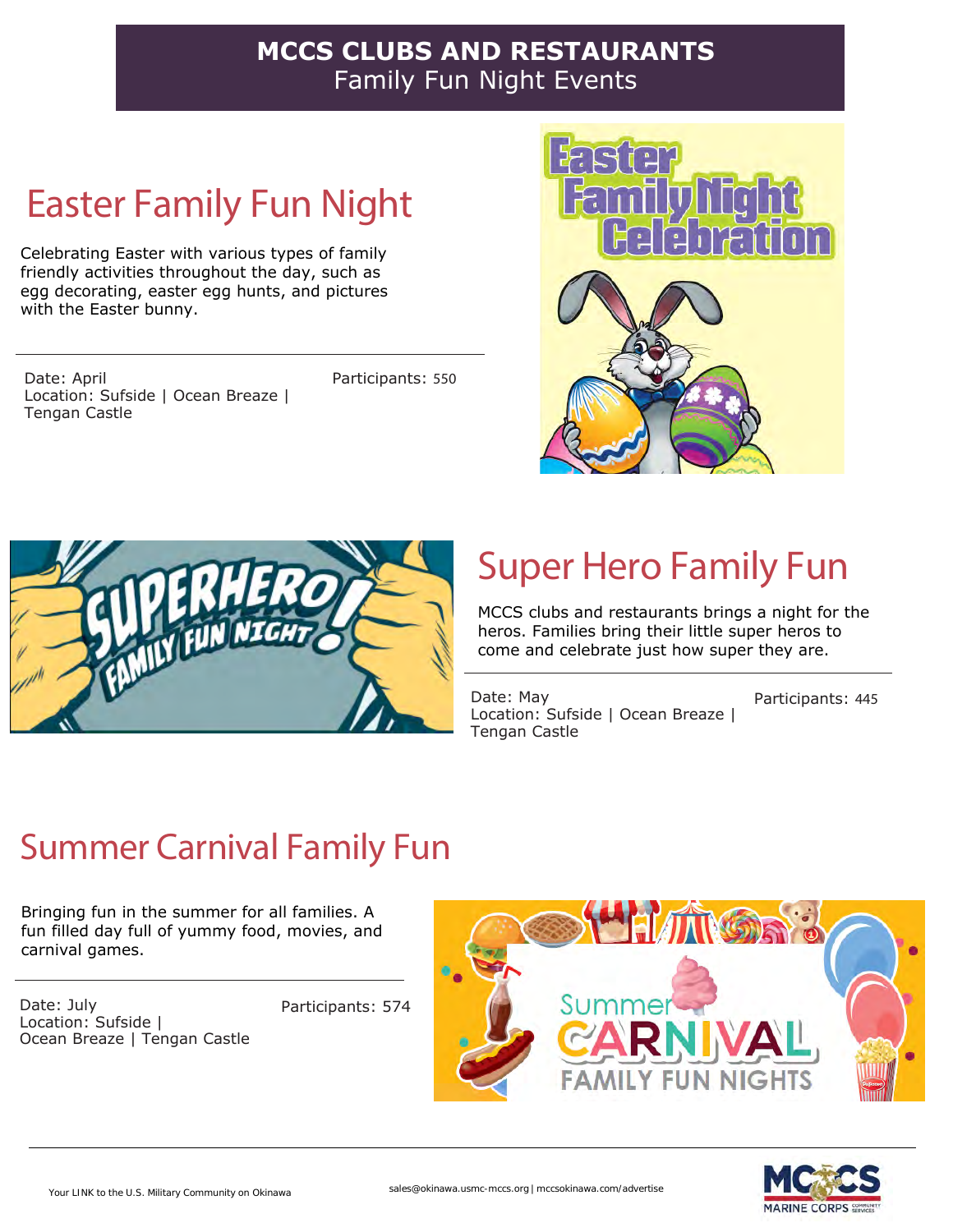#### **MCCS CLUBS AND RESTAURANTS**  Family Fun Night Events



### Back to School Family Fun Night

MCCS clubs and restaurants brings our little ones Back to School Family fun night. Providing our little students with school supplies and a night to remember before they head back to school.

Date: August Location: Sufside | Ocean Breaze | Tengan Castle Participants: 500

### Summer Luau Family Fun

What better way to end the summer, then with a fun and exciting summer luau. Providing delicious food and fun activities throughout the night.

Date: September Location: Sufside | Ocean Breaze | Tengan Castle Participants: 622



**End of Summer Luau** Family Fun Nights



## Halloween Family Fun

Celebrating all things spooky and fun, MCCS clubs and restaurants brings the Halloween spirit to families during the month of October.

Date: October Location: Sufside | Ocean Breaze | Tengan Castle

Participants: 700